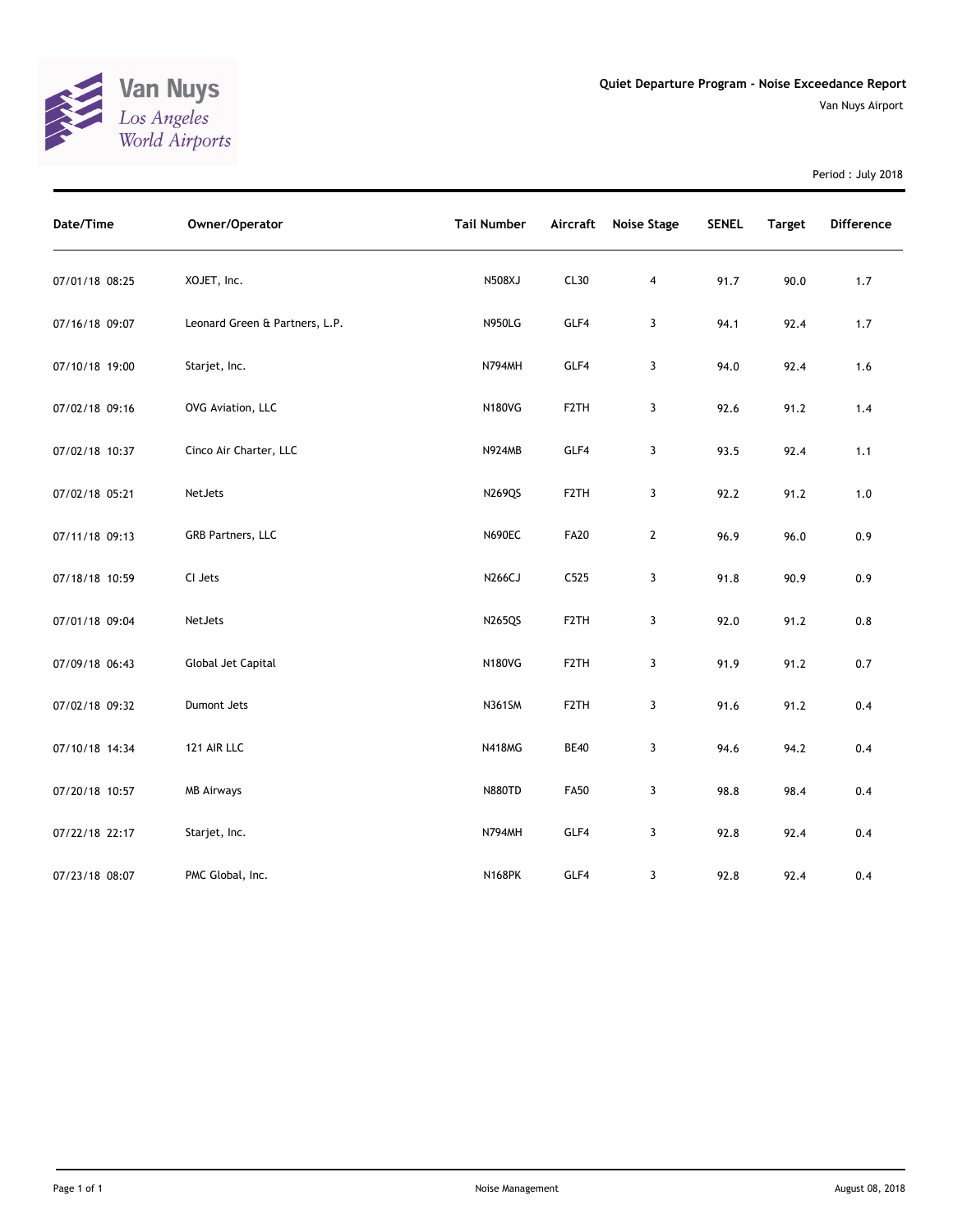

Period : July 2018

| Owner/Operator                                | <b>Departures Exceeding</b><br><b>Target Noise Level</b> | <b>Total Southbound</b><br><b>Jet Departures</b> |
|-----------------------------------------------|----------------------------------------------------------|--------------------------------------------------|
| Starjet, Inc.                                 | $\mathbf{2}$                                             | $\overline{7}$                                   |
| NetJets                                       | $\overline{2}$                                           | 237                                              |
| 121 AIR LLC                                   | $\mathbf{1}$                                             | $\mathbf{1}$                                     |
| GRB Partners, LLC                             | 1                                                        | 1                                                |
| OVG Aviation, LLC                             |                                                          |                                                  |
| Leonard Green & Partners, L.P.                |                                                          | 2                                                |
| <b>MB Airways</b>                             |                                                          | $\overline{2}$                                   |
| Global Jet Capital                            |                                                          | 3                                                |
| PMC Global, Inc.                              |                                                          | 3                                                |
| Cinco Air Charter, LLC                        |                                                          | 4                                                |
| CI Jets                                       |                                                          | 7                                                |
| Dumont Jets                                   |                                                          | 14                                               |
| XOJET, Inc.                                   | 1                                                        | 68                                               |
| !STORED AIRCRAFT excluding ex Aeroflot/C.I.S. | 0                                                        | $\mathbf{1}$                                     |
| <b>560 CO INC</b>                             | 0                                                        | -1                                               |
| Abelag Aviation SA                            | 0                                                        |                                                  |
| ACASS Canada, Ltd.                            | 0                                                        |                                                  |
| Ace Aviation Services Corporation             | 0                                                        |                                                  |
| AD One LLC                                    | 0                                                        |                                                  |
| <b>ADI Charter Services</b>                   | 0                                                        |                                                  |
| Advanced Air, LLC                             | 0                                                        |                                                  |
| Aero Air, LLC                                 | 0                                                        |                                                  |
| Aero Care Medical Transport System            | 0                                                        |                                                  |
| Aero Way, Inc.                                | 0                                                        |                                                  |
| Aerolineas Ejecutivas, SA de CV               | 0                                                        |                                                  |
| AEROLITORAL S.A. de C.V.                      | 0                                                        |                                                  |
| Air Engiadina AG                              | 0                                                        |                                                  |
| Air Service Brokerage, LLC                    | 0                                                        |                                                  |
| Aircraft Evaluation & Management, Inc.        | 0                                                        |                                                  |
| Alante Air Charter, LLC                       | 0                                                        |                                                  |
| Alaska Airlines                               | 0                                                        |                                                  |
| American Jet International Corp.              | 0                                                        |                                                  |
| Ameriflight                                   | 0                                                        |                                                  |
| <b>AOSky Corporation</b>                      | 0                                                        |                                                  |
| Arizona Type Ratings, LLC                     | 0                                                        |                                                  |
| ATI Jet, Inc.                                 | 0                                                        |                                                  |
| Aviation Resource Group Inc                   | 0                                                        |                                                  |
| Aviation Services, LLC                        | 0                                                        |                                                  |
| AVN AIR LLC                                   | 0                                                        |                                                  |
| <b>BAM Aviation, LLC</b>                      | 0                                                        | -1                                               |

The Van Nuys Airport Fly Friendly - Quiet Departure Program asks that operators of jet aircraft use manufacturer's or NBAA quiet departure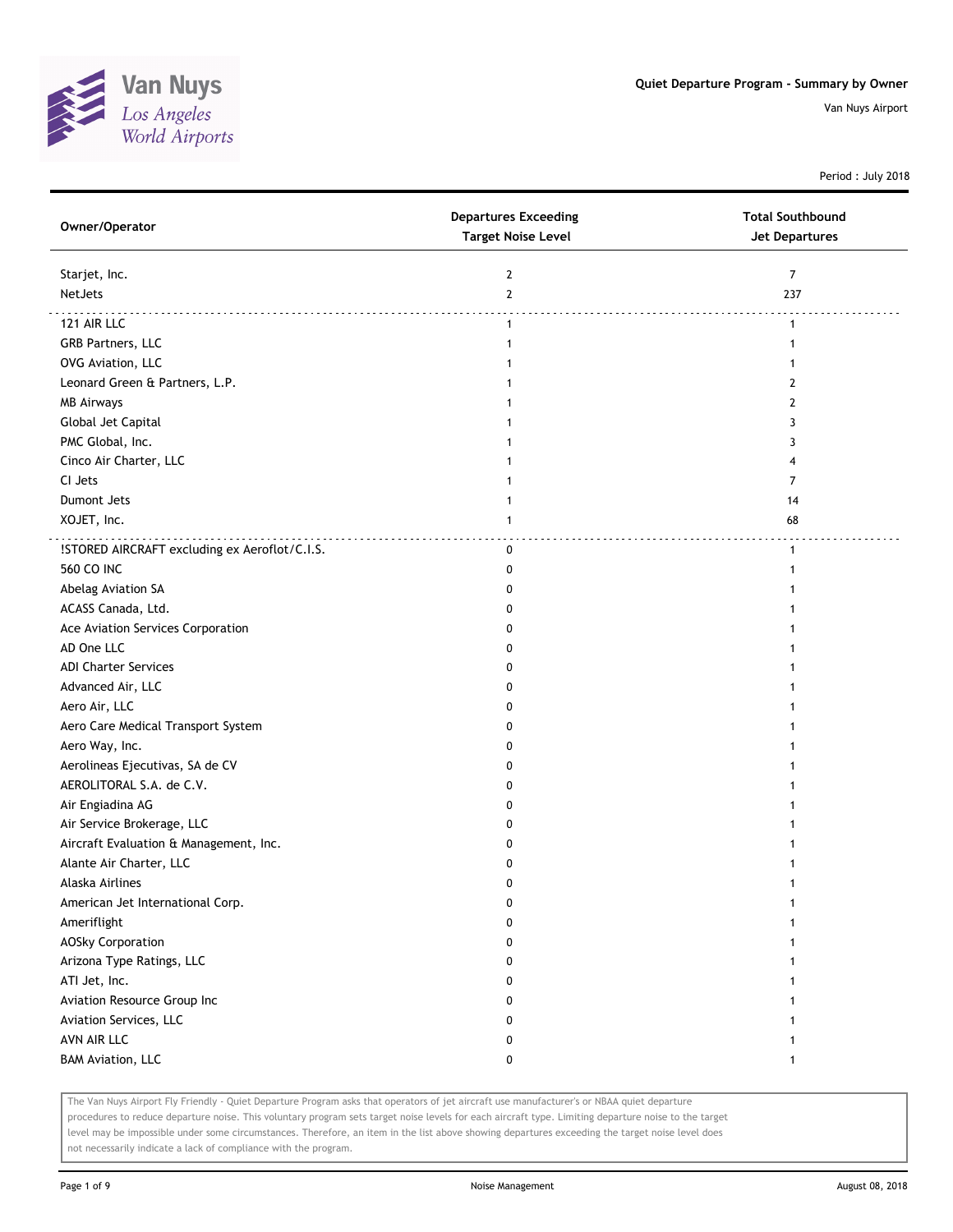

Period : July 2018

| Owner/Operator                             | <b>Departures Exceeding</b><br><b>Target Noise Level</b> | <b>Total Southbound</b><br><b>Jet Departures</b> |
|--------------------------------------------|----------------------------------------------------------|--------------------------------------------------|
| Banc of America Leasing & Capital, LLC     | 0                                                        |                                                  |
| Banu, LLC                                  | 0                                                        |                                                  |
| Berge Air, LLC                             | 0                                                        |                                                  |
| Blue Horizon Holdings LLC                  | 0                                                        |                                                  |
| <b>Bluelink Jets AB</b>                    | 0                                                        |                                                  |
| Bohlke International Airways, Inc.         | 0                                                        |                                                  |
| Bond Aire, LLC                             | 0                                                        |                                                  |
| Buck Air, LLC                              | 0                                                        |                                                  |
| Burnett Aviation Company, Inc.             | 0                                                        |                                                  |
| Business Jet Managers, Inc.                | 0                                                        |                                                  |
| C Dot Aviation, LLC                        | 0                                                        |                                                  |
| Caesars Entertainment Operating Co., Inc   | 0                                                        |                                                  |
| Caesars Entertainment Operating Co., Inc.  | 0                                                        |                                                  |
| <b>CAG Leasing LLC</b>                     | 0                                                        |                                                  |
| Calvin Klein Studio, LLC                   | 0                                                        |                                                  |
| Capital City Jet Center, Inc.              | 0                                                        |                                                  |
| CCH Aviation, LLC                          | 0                                                        |                                                  |
| Central Missouri Aviation, Inc             | 0                                                        |                                                  |
| Ceramica Cleopatra Company                 | 0                                                        |                                                  |
| Cessna Aircraft Company                    | 0                                                        |                                                  |
| Challenger Aircraft Charters, LLC          | 0                                                        |                                                  |
| Charlie Romeo, LLC                         | 0                                                        |                                                  |
| CHERRY-AIR Inc.                            | 0                                                        |                                                  |
| ChiefAir, LLC                              | 0                                                        |                                                  |
| <b>Cirrus Aviation Services</b>            | 0                                                        |                                                  |
| CitationAir                                | 0                                                        |                                                  |
| CJ3SP LLC                                  | 0                                                        |                                                  |
| Cloud Nine Aviation, LLC                   | 0                                                        |                                                  |
| Club Jet                                   | 0                                                        |                                                  |
| Contemporary Vista, LLC                    | 0                                                        |                                                  |
| <b>Contour Aviation</b>                    | 0                                                        |                                                  |
| Corporate Eagle Management Services Inc    | 0                                                        |                                                  |
| Crozer Family Foundation, Inc.             | U                                                        |                                                  |
| Custom Jet Charters, LLC                   | 0                                                        |                                                  |
| CX 34, LLC                                 | 0                                                        |                                                  |
| Dallas Jet Management Group Inc            | 0                                                        |                                                  |
| DeBartolo Property Group Flight Department | 0                                                        |                                                  |
| Delta Private Jets, Inc.                   | 0                                                        |                                                  |
| DES Capital Holdings, LLC                  | 0                                                        |                                                  |
| Doheny Leasing Inc.                        | 0                                                        |                                                  |
| Dorado Aviation, LLC                       | 0                                                        |                                                  |

The Van Nuys Airport Fly Friendly - Quiet Departure Program asks that operators of jet aircraft use manufacturer's or NBAA quiet departure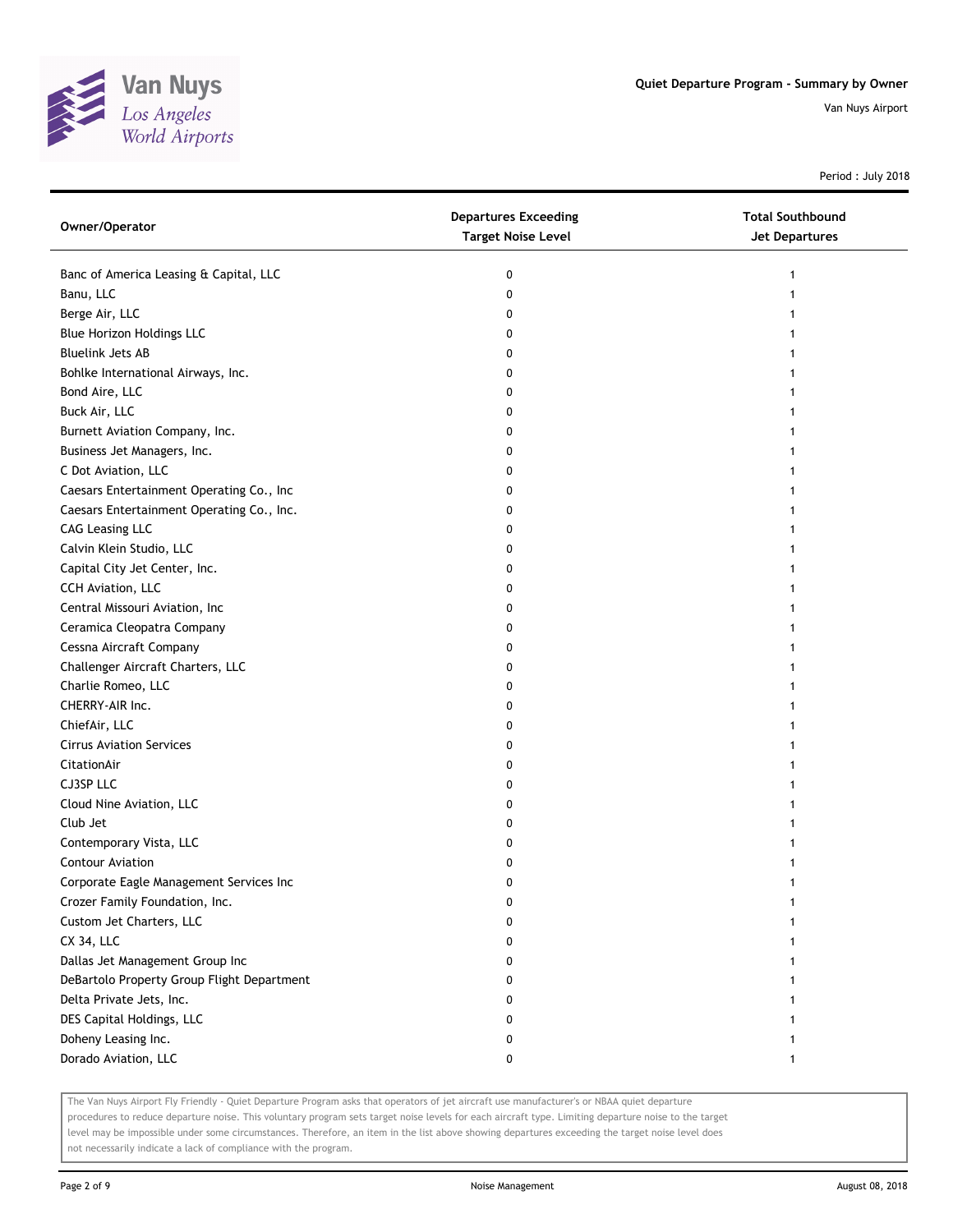

Period : July 2018

| Owner/Operator                          | <b>Departures Exceeding</b><br><b>Target Noise Level</b> | <b>Total Southbound</b><br>Jet Departures |
|-----------------------------------------|----------------------------------------------------------|-------------------------------------------|
| E & J Logistics, LLC                    | 0                                                        | 1                                         |
| EA Mac, LLC                             | 0                                                        |                                           |
| Earnhardt Aviation, LLC                 | 0                                                        |                                           |
| Echo Leasing, LLC                       | 0                                                        |                                           |
| Eclipse Management, LLC                 | 0                                                        |                                           |
| Ellison, David F.                       | 0                                                        |                                           |
| Emily Aviation, LLC                     | 0                                                        |                                           |
| Estado de Sinaloa                       |                                                          |                                           |
| ExcelAire Service, Inc.                 | 0                                                        |                                           |
|                                         | 0                                                        |                                           |
| Executive Flight Services, Inc.         | 0                                                        |                                           |
| EYWAir, LLC                             | 0                                                        |                                           |
| Falcon 900, LLC                         | 0                                                        |                                           |
| <b>Finser Corporation</b>               | 0                                                        |                                           |
| FKM Enterprises, LLC                    | 0                                                        |                                           |
| Flexjet, LLC                            | 0                                                        |                                           |
| Flying Farmer, LLC                      | 0                                                        |                                           |
| Foster & Sear, LLP                      | 0                                                        |                                           |
| FRONTIER AIRLINES Inc.                  | 0                                                        |                                           |
| GA Aircraft Sales, LLC                  | 0                                                        |                                           |
| Gainjet Ireland                         | 0                                                        |                                           |
| <b>Gama Aviation LLC</b>                | 0                                                        |                                           |
| Gama Charters, Inc.                     | 0                                                        |                                           |
| <b>General Aviation Flying Services</b> | 0                                                        |                                           |
| GH Aviation Pty. Ltd.                   | 0                                                        |                                           |
| Glenbrook III, LLC                      | 0                                                        |                                           |
| Glenville Aviation, LLC                 | 0                                                        |                                           |
| Global Jetcare, Inc.                    | 0                                                        |                                           |
| Government United States of America     | 0                                                        |                                           |
| <b>Guthy-Renker Corporation</b>         | 0                                                        |                                           |
| Haas Automation, Inc.                   | 0                                                        |                                           |
| Heights Aviation Inc                    | 0                                                        |                                           |
| Hop-A-Jet Worldwide Jet Charter         | 0                                                        |                                           |
| Hotel Delta, LLC                        | U                                                        |                                           |
| Icebox Express, LLC                     | 0                                                        |                                           |
| Ivanhoe Capital Aviation, LLC           | 0                                                        |                                           |
| Jackson Family Wines, Inc.              | 0                                                        |                                           |
| JAE Aviation, LLC                       | 0                                                        |                                           |
| Jet Aviation Business Jets              | 0                                                        |                                           |
| Jet Engine Technology Corporation       | 0                                                        |                                           |
| JETBLUE AIRWAYS Corp.                   | 0                                                        |                                           |
| JetSelect Aviation, LLC                 | 0                                                        |                                           |

The Van Nuys Airport Fly Friendly - Quiet Departure Program asks that operators of jet aircraft use manufacturer's or NBAA quiet departure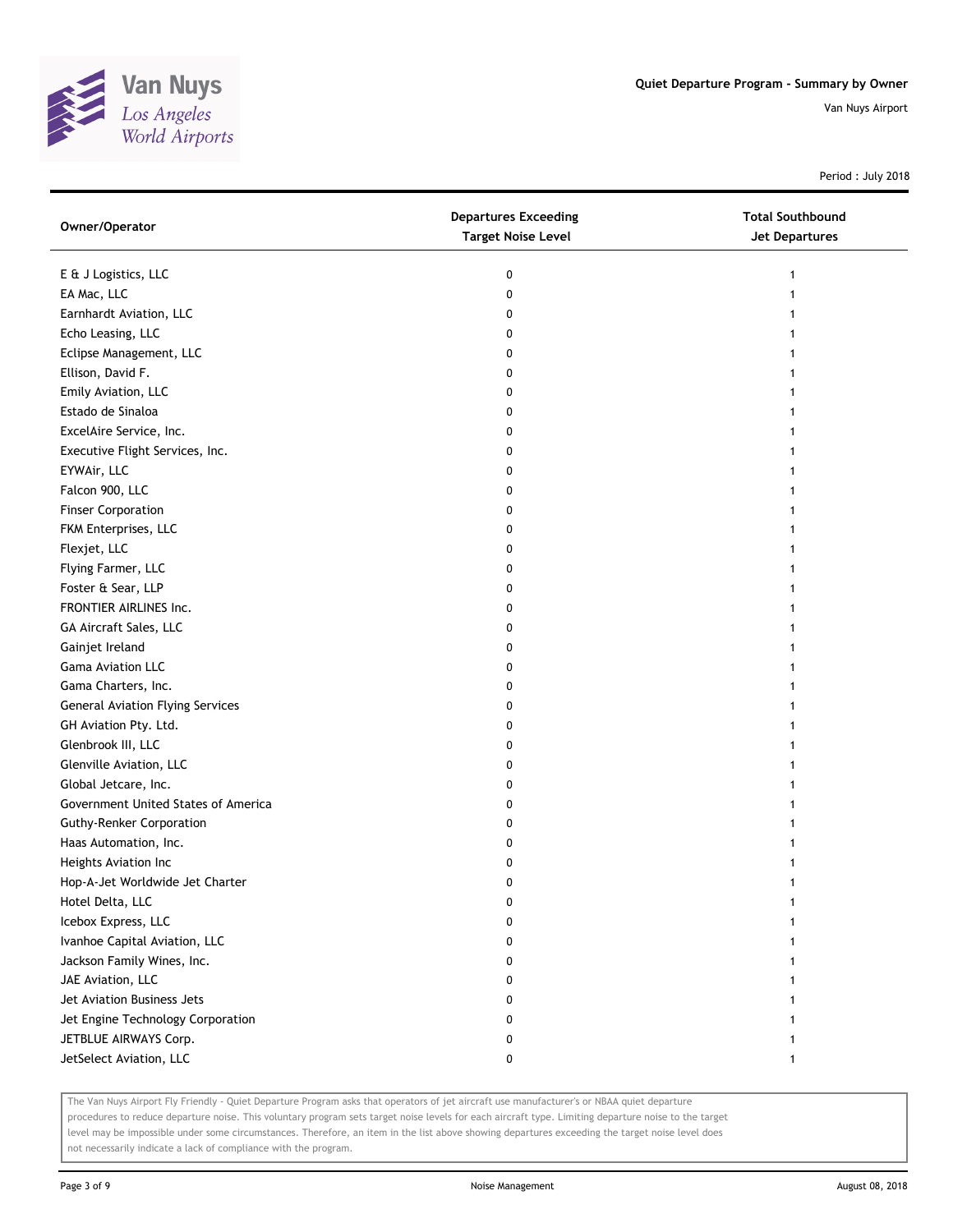

Period : July 2018

| Owner/Operator                       | <b>Departures Exceeding</b><br><b>Target Noise Level</b> | <b>Total Southbound</b><br><b>Jet Departures</b> |
|--------------------------------------|----------------------------------------------------------|--------------------------------------------------|
| Kedec Services, LLC                  | 0                                                        | 1                                                |
| Kisco Senior Living                  | 0                                                        |                                                  |
| L.J. Aviation                        | 0                                                        |                                                  |
| Langham Developments, LLC            | 0                                                        |                                                  |
| Latitude 33 Consulting LLC           | 0                                                        |                                                  |
| Lavinia Aircraft Leasing, LLC        | 0                                                        |                                                  |
| Lewis Aeronautical, LLC              | 0                                                        |                                                  |
| Lewis Energy Group, LP               | 0                                                        |                                                  |
| LMG Aviation, LLC                    | 0                                                        |                                                  |
| Loan Depot                           | 0                                                        |                                                  |
| Mannings Aircraft Management Service | 0                                                        |                                                  |
| Maran Desarrollos, SA de CV          | 0                                                        |                                                  |
| Marketstreet Aircraft, LLC           | 0                                                        |                                                  |
| Marsico Aviation, LLC                | 0                                                        |                                                  |
| Maund Automotive Group               | 0                                                        |                                                  |
| McCoy Corporation                    | 0                                                        |                                                  |
| McGilvra Management Services, LLC    | 0                                                        |                                                  |
| McLeod Properties Fontana, LLC       | 0                                                        |                                                  |
| Med Air, LLC                         | 0                                                        |                                                  |
| Mid Oaks Investments, LLC            | 0                                                        |                                                  |
| Mokulele Airlines                    | 0                                                        |                                                  |
| Mountie Financing DAC                | 0                                                        |                                                  |
| N4MH LLC                             | 0                                                        |                                                  |
| N969JJ, Inc.                         | 0                                                        |                                                  |
| Napa Jet Center                      | 0                                                        |                                                  |
| New World Aviation, Inc.             | 0                                                        |                                                  |
| Northern Illinois Flight Center      | 0                                                        |                                                  |
| OB Air LLC                           | 0                                                        |                                                  |
| Pacific Coast Jet Charter, Inc.      | 0                                                        |                                                  |
| PAP Aviation, LLC                    | 0                                                        |                                                  |
| Paragon Executive Charter            | 0                                                        |                                                  |
| Paramount Pictures Corporation       | 0                                                        |                                                  |
| PDKAA 250 HM Partners, LLC           | 0                                                        |                                                  |
| Performance Air, SAPI de CV          | 0                                                        |                                                  |
| PHD Interplanetary, LLC              | 0                                                        |                                                  |
| Pinnacle Aviation, Inc.              | 0                                                        |                                                  |
| PJT Rising Phoenix, LLC              | 0                                                        |                                                  |
| Private Jets, Inc.                   | 0                                                        |                                                  |
| Rainbow Aviation, Ltd.               | 0                                                        |                                                  |
| RAIR Air, LLC                        | 0                                                        |                                                  |
| Randolph Aviation, LLC               | 0                                                        | $\mathbf{1}$                                     |

The Van Nuys Airport Fly Friendly - Quiet Departure Program asks that operators of jet aircraft use manufacturer's or NBAA quiet departure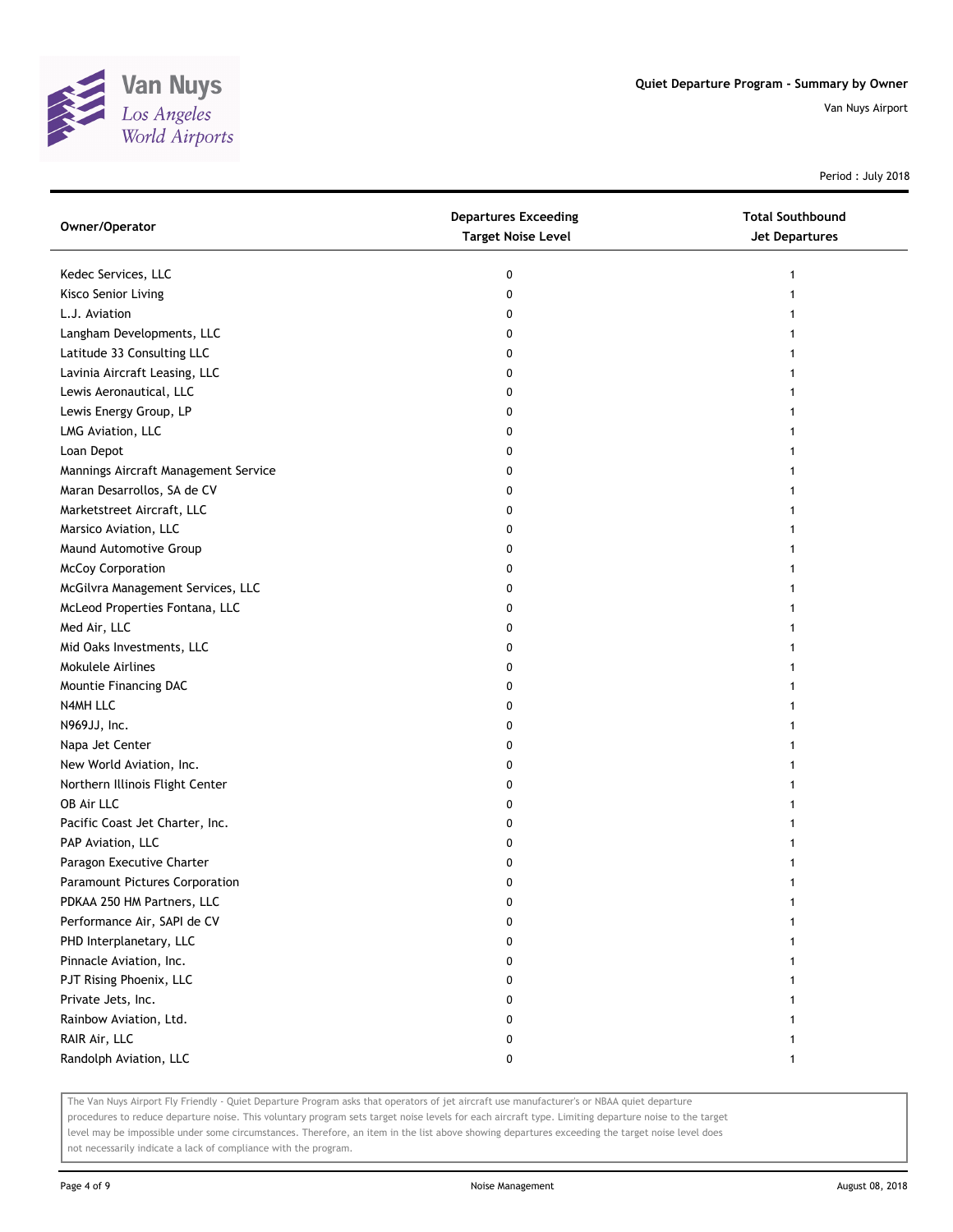

Period : July 2018

| Owner/Operator                     | <b>Departures Exceeding</b><br><b>Target Noise Level</b> | <b>Total Southbound</b><br><b>Jet Departures</b> |
|------------------------------------|----------------------------------------------------------|--------------------------------------------------|
| Red Light Management               | 0                                                        | 1                                                |
| Red Wings, SA de CV                | 0                                                        | 1                                                |
| REPUBLIC AIRLINES                  | 0                                                        |                                                  |
| RJS Development Corp.              | 0                                                        |                                                  |
| Rockwell Riverbend Properties, LLC | 0                                                        |                                                  |
| SAF Flight, LLC                    | 0                                                        |                                                  |
| Sammy Sterling Holdings, LLC       | 0                                                        | 1                                                |
| Sauvage Nevada, LLC                | 0                                                        |                                                  |
| Shadeland Aviation, LLC            | 0                                                        |                                                  |
| SIL-CON Air, LLC                   | 0                                                        |                                                  |
| Silverhawk Aviation, Inc.          | 0                                                        |                                                  |
| Southern Glazer's Wine & Spirits   | 0                                                        |                                                  |
| Southern Live Oak, LLC             | 0                                                        |                                                  |
| SpiritJets, LLC                    | 0                                                        |                                                  |
| Starbase Aviation                  | 0                                                        |                                                  |
| STR Holdings, LLC                  | 0                                                        | 1                                                |
| Strange Bird, Inc.                 | 0                                                        | 1                                                |
| Svenskt Industriflyg AB            | 0                                                        |                                                  |
| Swift Aviation Management, Inc.    | 0                                                        |                                                  |
| Takle Management, LLC              | 0                                                        |                                                  |
| Templeton Assett Management, Ltd.  | 0                                                        |                                                  |
| Teton Aviation, LLC                | 0                                                        |                                                  |
| THUNDER FIVE INC                   | 0                                                        |                                                  |
| TP Aviation International Co. Ltd. | 0                                                        |                                                  |
| TTX Holdings, LLC                  | 0                                                        |                                                  |
| TVPX Aircraft Solutions, Inc.      | 0                                                        | 1                                                |
| Unijet                             | 0                                                        | 1                                                |
| United Medical Devices, LLC        | 0                                                        | 1                                                |
| Universal Funding Corporation      | 0                                                        |                                                  |
| Valor Aviation, LLC                | 0                                                        |                                                  |
| Virgin Australia                   | 0                                                        |                                                  |
| Voyager Jet Center, LLC            | 0                                                        | 1                                                |
| Waypoint Partners, LLC             | 0                                                        |                                                  |
| Western Airways, Inc.              | 0                                                        |                                                  |
| White Pint Two, LLC                | 0                                                        |                                                  |
| Wilmington Trust Company           | 0                                                        |                                                  |
| Wilshire Associates, Inc.          | 0                                                        |                                                  |
| Worldwide Jet Charter, LLC         | 0                                                        | 1                                                |
| 797BD, LLC                         | 0                                                        | 2                                                |
| Across                             | 0                                                        | $\mathbf{2}$                                     |
| Air Finance Corporation            | 0                                                        | $\mathbf{2}$                                     |

The Van Nuys Airport Fly Friendly - Quiet Departure Program asks that operators of jet aircraft use manufacturer's or NBAA quiet departure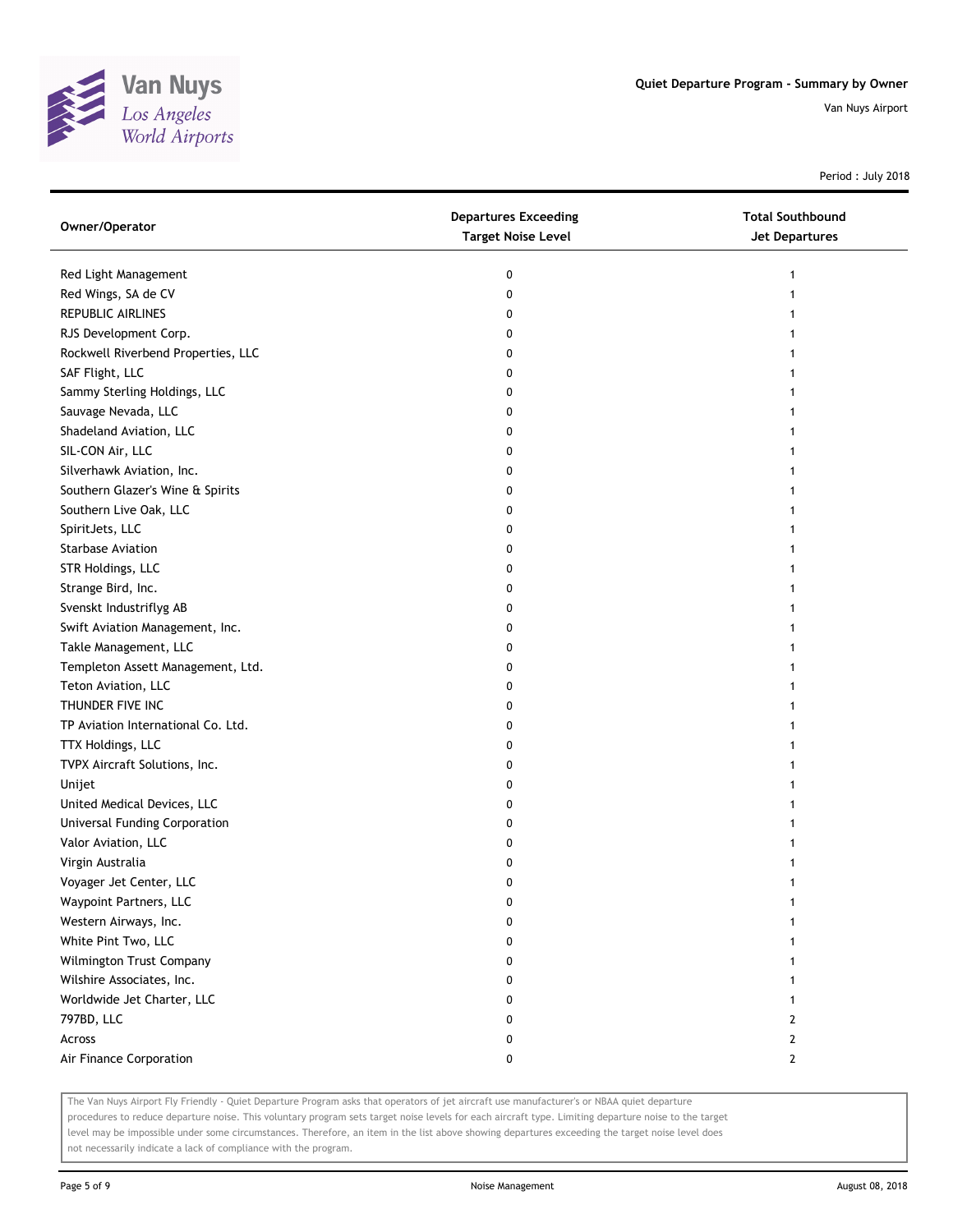

Period : July 2018

| Owner/Operator                          | <b>Departures Exceeding</b><br><b>Target Noise Level</b> | <b>Total Southbound</b><br>Jet Departures |
|-----------------------------------------|----------------------------------------------------------|-------------------------------------------|
| AIR WISCONSIN AIRLINES Corp.            | 0                                                        | 2                                         |
| Alphacraft Air, LLC                     | 0                                                        | 2                                         |
| Baker Aviation, LLC                     | 0                                                        | 2                                         |
| Bush Aviation, LLC                      | 0                                                        | 2                                         |
| CapRock Land Company, LLC               | 0                                                        | 2                                         |
| CH Management Services, LLC             | 0                                                        | 2                                         |
| Charter Airlines, LLC                   | 0                                                        | 2                                         |
| Corporate Air, LLC                      | 0                                                        | 2                                         |
| Corporate Flight International          | 0                                                        | 2                                         |
| Corsair Two, LLC                        | 0                                                        | 2                                         |
| Craig Air, LLC                          | 0                                                        | 2                                         |
| CTP Aviation, LLC                       | 0                                                        | 2                                         |
| Culbertson Aviation, LLC                | 0                                                        | 2                                         |
| Don Davis Aviation, Inc.                | 0                                                        | 2                                         |
| Dumont Aircraft Charter, LLC            | 0                                                        | 2                                         |
| EASYJET AIRLINE Co. Ltd                 | 0                                                        | 2                                         |
| Eclipse 231, LLC                        | 0                                                        | 2                                         |
| Emerson Electric Co                     | 0                                                        | 2                                         |
| Era Helicopters LLC                     | 0                                                        | 2                                         |
| Execuflight, Inc.                       | 0                                                        | 2                                         |
| Executive Jet Management                | 0                                                        | 2                                         |
| <b>ExpressJet Airlines</b>              | 0                                                        | 2                                         |
| F-4 LLC                                 | 0                                                        | 2                                         |
| Fidelity National Financial, Inc.       | 0                                                        | 2                                         |
| FL Aviation Corp.                       | 0                                                        | 2                                         |
| Flightworks, LLC                        | 0                                                        | 2                                         |
| Flyteme Aviation, LLC                   | 0                                                        | 2                                         |
| Freedom Jets                            | 0                                                        | 2                                         |
| Gemini Air Group, LLC                   | 0                                                        | 2                                         |
| Global Air Charters, Inc.               | 0                                                        | 2                                         |
| Glock Services, GmbH                    | 0                                                        | 2                                         |
| GreenEagles, LLC                        | 0                                                        | 2                                         |
| Gulfstream Aerospace Corp               | 0                                                        | 2                                         |
| <b>Gulfstream Aerospace Corporation</b> | 0                                                        | 2                                         |
| Hawker RC19, LLC                        | 0                                                        | 2                                         |
| HCG Challenger, LLC                     | 0                                                        | 2                                         |
| IMT Holdings Management Company, LLC    | 0                                                        | 2                                         |
| Jet Access Aviation, LLC                | 0                                                        | 2                                         |
| Jet Methods                             | 0                                                        | 2                                         |
| Jet Ready                               | 0                                                        | 2                                         |
| Jim Falk Lexus of Beverly Hills         | 0                                                        | $\mathbf{2}$                              |

The Van Nuys Airport Fly Friendly - Quiet Departure Program asks that operators of jet aircraft use manufacturer's or NBAA quiet departure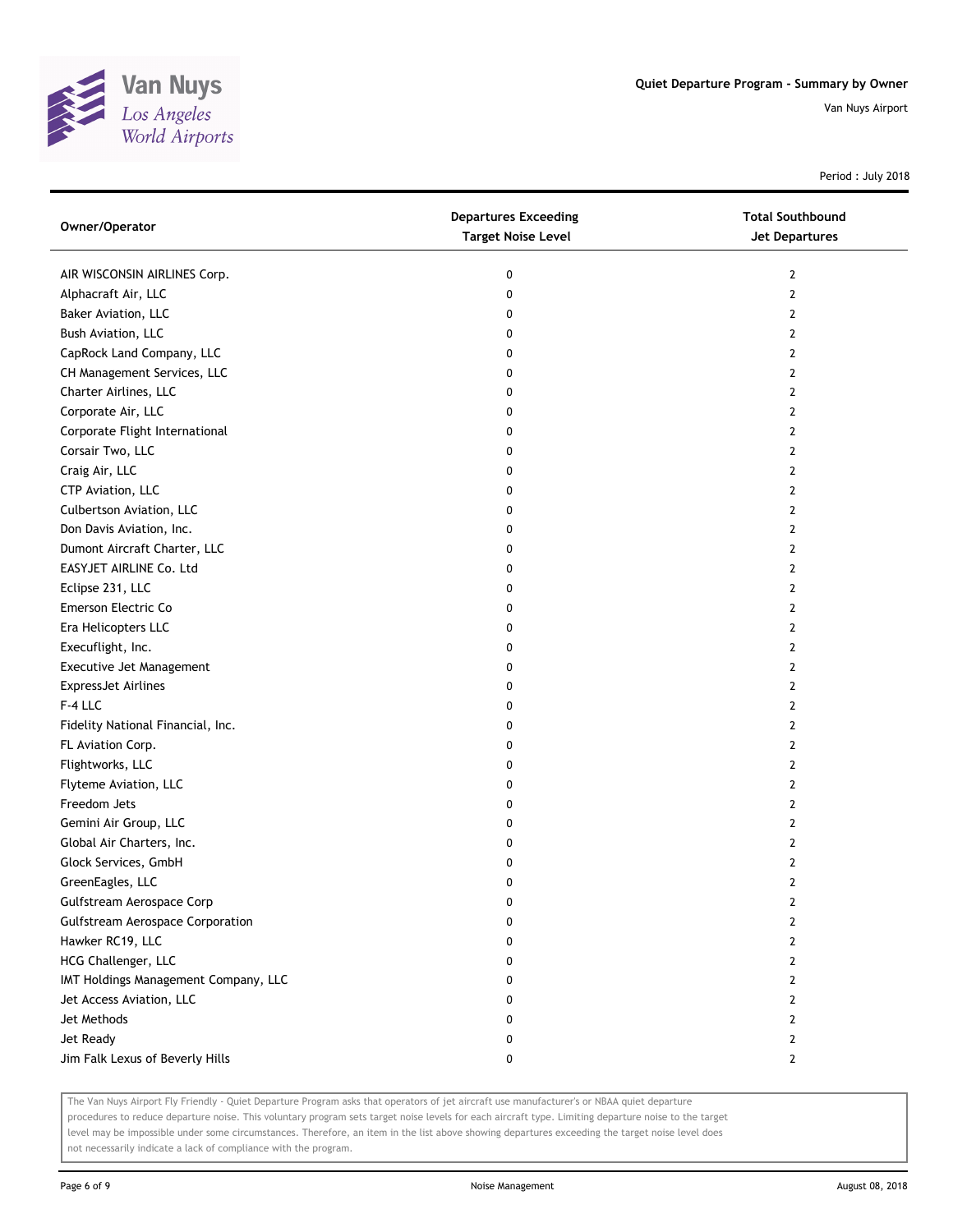

Period : July 2018

| Owner/Operator                     | <b>Departures Exceeding</b><br><b>Target Noise Level</b> | <b>Total Southbound</b><br><b>Jet Departures</b> |
|------------------------------------|----------------------------------------------------------|--------------------------------------------------|
| Jordache, Ltd.                     | 0                                                        | $\mathbf{2}$                                     |
| KMR Aviation, Inc.                 | 0                                                        | $\mathbf{2}$                                     |
| Mattias Transport, LLC             | 0                                                        | 2                                                |
| Meridian Air Charter               | 0                                                        | 2                                                |
| NETJETS AVIATION Inc.              | 0                                                        | $\mathbf{2}$                                     |
| NetJets Europe                     | 0                                                        | 2                                                |
| NMH Aviation, Inc.                 | 0                                                        | 2                                                |
| PTJ Associates, LLC                | 0                                                        | 2                                                |
| <b>Redpoint Ventures</b>           | 0                                                        | 2                                                |
| SEVASTOPOL-AVIA Ltd                | 0                                                        | $\overline{2}$                                   |
| Shally Enterprises, LLC            | 0                                                        | $\overline{2}$                                   |
| SP Aviation, Inc.                  | 0                                                        | 2                                                |
| Swift Aircraft Management, LLC     | 0                                                        | 2                                                |
| Tetra Financial Group, LLC         | 0                                                        | 2                                                |
| <b>UPS Airlines</b>                | 0                                                        | $\overline{2}$                                   |
| <b>Volare Aviation</b>             | 0                                                        | $\mathbf{2}$                                     |
| Wanger Jones Helsley PC            | 0                                                        | 2                                                |
| West Air (USA)                     | 0                                                        | 2                                                |
| West Coast Charters, LLC           | 0                                                        | 2                                                |
| Worldwide Aircraft Holdings, LLC   | 0                                                        | $\overline{2}$                                   |
| ACP Jet Charters, Inc.             | 0                                                        | 3                                                |
| Aero Jet Services, LLC             | 0                                                        | 3                                                |
| AMERICAN AIRLINES Inc.             | 0                                                        | 3                                                |
| <b>AVJET Corporation</b>           | 0                                                        | 3                                                |
| Bank of Utah                       | 0                                                        | 3                                                |
| Cove Aviation Partners, LLC        | 0                                                        | 3                                                |
| Energia Creadora, SA de CV         | 0                                                        | 3                                                |
| ExcelAire, LLC                     | 0                                                        | 3                                                |
| Fair Wind Air Charter              | 0                                                        | 3                                                |
| Flexjets                           | 0                                                        | 3                                                |
| Globaljet NA, LLC                  | 0                                                        | 3                                                |
| <b>Grossman Company Properties</b> | 0                                                        | 3                                                |
| Haven Jet, LLC                     | 0                                                        | 3                                                |
| Jet Aviation Flight Services, Inc. | 0                                                        | 3                                                |
| LCG Aviation, LLC                  | 0                                                        | 3                                                |
| Macair, Inc.                       | 0                                                        | 3                                                |
| MCCUTCHAN CLAY T                   | 0                                                        | 3                                                |
| Memley Aviation                    | 0                                                        | 3                                                |
| Mike Post Productions, Inc.        | 0                                                        | 3                                                |
| Paragon Airways                    | 0                                                        | 3                                                |
| Priester Aviation, LLC             | 0                                                        | 3                                                |

The Van Nuys Airport Fly Friendly - Quiet Departure Program asks that operators of jet aircraft use manufacturer's or NBAA quiet departure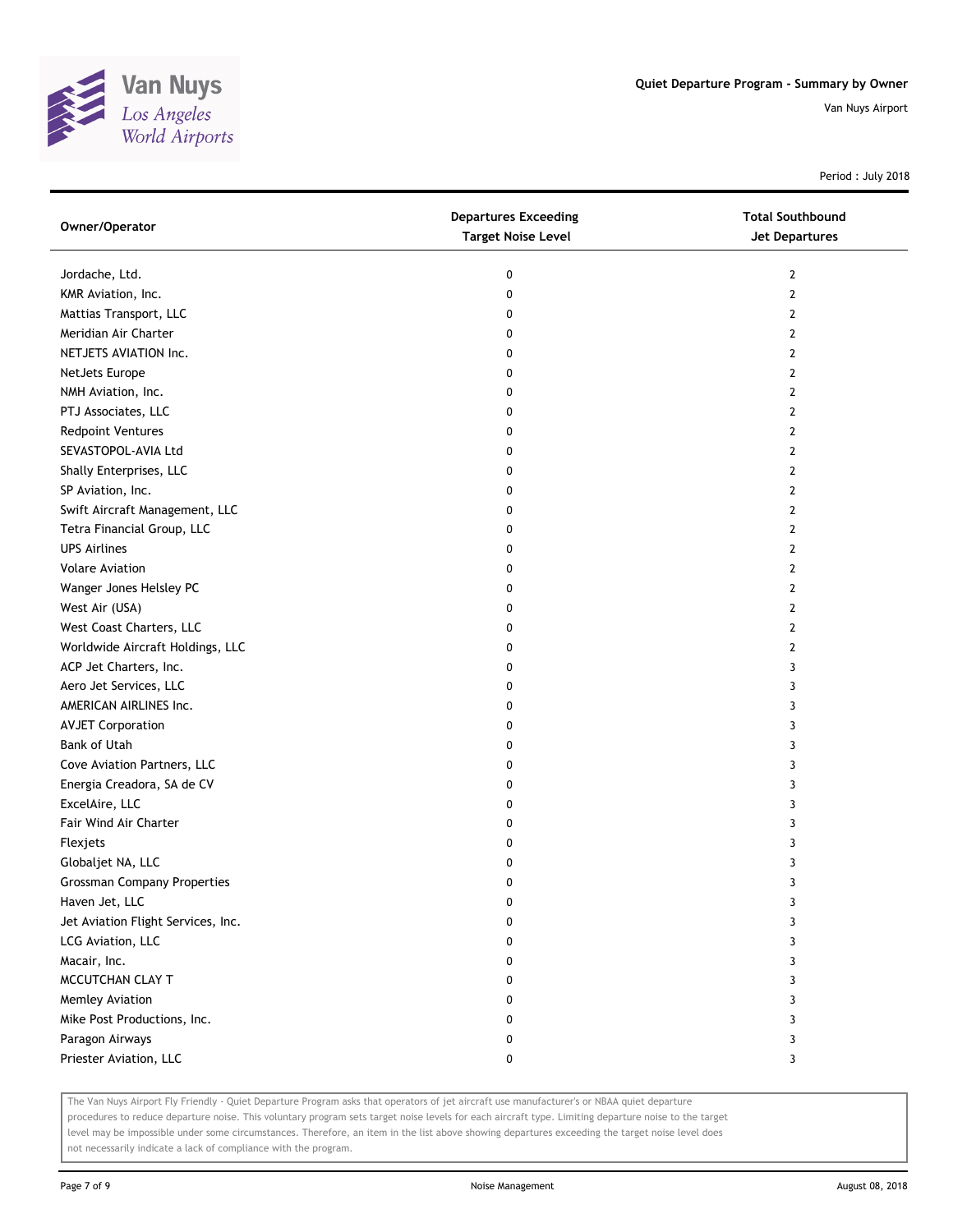

Period : July 2018

| Owner/Operator                                  | <b>Departures Exceeding</b><br><b>Target Noise Level</b> | <b>Total Southbound</b><br><b>Jet Departures</b> |
|-------------------------------------------------|----------------------------------------------------------|--------------------------------------------------|
| Punta Pacifico I, LLC                           | 0                                                        | 3                                                |
| Rancho Pacific Holdings, LLC                    | 0                                                        | 3                                                |
| Superior Transportation Associates, Inc.        | 0                                                        | 3                                                |
| Terra Dulce, LLC                                | 0                                                        | 3                                                |
| VistaJet Limited                                | 0                                                        | 3                                                |
| VLJ HA-420, LLC                                 | 0                                                        | 3                                                |
| VMI Enterprises, LLC                            | 0                                                        | 3                                                |
| Wheels Up                                       | 0                                                        | 3                                                |
| A-Ron Resources, LLC                            | 0                                                        | 4                                                |
| Aviation Consultants, Inc.                      | 0                                                        | 4                                                |
| Elite Air, Inc.                                 | 0                                                        | 4                                                |
| FE 5008, LLC                                    | 0                                                        | 4                                                |
| Hawker RC 23, LLC                               | 0                                                        | 4                                                |
| Leonard Green & Partners, LLC                   | 0                                                        | 4                                                |
| Merle Norman Cosmetics, Inc.                    | 0                                                        | 4                                                |
| Mountain Aviation, Inc.                         | 0                                                        | 4                                                |
| Presidential Aviation, Inc.                     | 0                                                        | 4                                                |
| Sky One Holdings, LLC DBA Privaira              | 0                                                        | 4                                                |
| Trans-Pacific Air Charter, LLC                  | 0                                                        | 4                                                |
| UNITED AIRLINES Inc.                            | 0                                                        | 4                                                |
| 214BM, LLC                                      | 0                                                        | 5                                                |
| Canyon Partners, LLC                            | 0                                                        | 5                                                |
| Delta Private Jets                              | 0                                                        | 5                                                |
| East Holdings Limited                           | 0                                                        | 5                                                |
| Jet Linx Aviation, LLC                          | 0                                                        | 5                                                |
| Leveled Wings, LLC                              | 0                                                        | 5                                                |
| Talon Air Inc                                   | 0                                                        | 5                                                |
| Travel Management Company, Ltd                  | 0                                                        | 5                                                |
| Westman Development, LLC                        | 0                                                        | 5                                                |
| Allen Lund Company, Inc.                        | 0                                                        | 6                                                |
| Channel Island Aviation, Inc.                   | 0                                                        | 6                                                |
| FUGA, Inc.                                      | 0                                                        | 6                                                |
| <b>Gama Aviation</b>                            | 0                                                        | 6                                                |
| Jet Set Aircraft, Inc.                          | 0                                                        | 6                                                |
| Landmark Aviation Aircraft Management & Charter | 0                                                        | 6                                                |
| FltPlan.com                                     | 0                                                        | 7                                                |
| Journey Aviation, LLC                           | 0                                                        | 7                                                |
| Mach One Air Charters, Inc.                     | 0                                                        | 7                                                |
| Mountain Aviation, Inc                          | 0                                                        | 7                                                |
| Pacific Coast Jet, LLC                          | 0                                                        | 7                                                |
| <b>TVPX</b>                                     | 0                                                        | 7                                                |

The Van Nuys Airport Fly Friendly - Quiet Departure Program asks that operators of jet aircraft use manufacturer's or NBAA quiet departure